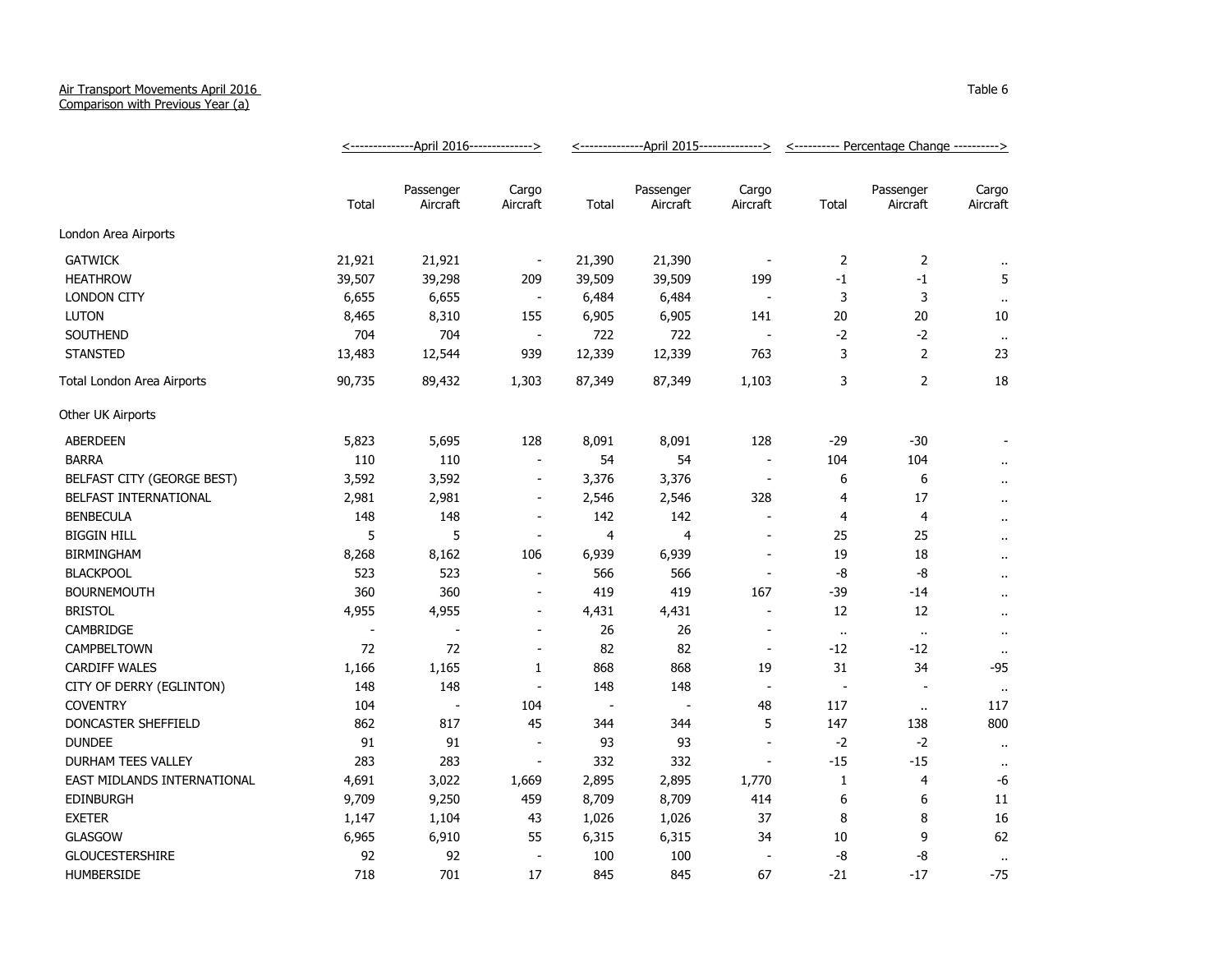|                                 | <---------------April 2016--------------> |                       |                          | <---------------April 2015--------------> |                       |                          | <---------- Percentage Change ----------> |                          |                      |
|---------------------------------|-------------------------------------------|-----------------------|--------------------------|-------------------------------------------|-----------------------|--------------------------|-------------------------------------------|--------------------------|----------------------|
|                                 | Total                                     | Passenger<br>Aircraft | Cargo<br>Aircraft        | Total                                     | Passenger<br>Aircraft | Cargo<br>Aircraft        | Total                                     | Passenger<br>Aircraft    | Cargo<br>Aircraft    |
| Other UK Airports               |                                           |                       |                          |                                           |                       |                          |                                           |                          |                      |
| <b>INVERNESS</b>                | 897                                       | 897                   | $\overline{\phantom{a}}$ | 901                                       | 901                   |                          |                                           |                          | $\ddot{\phantom{a}}$ |
| <b>ISLAY</b>                    | 134                                       | 134                   | $\blacksquare$           | 128                                       | 128                   | $\overline{a}$           | 5                                         | 5                        | $\cdot$ .            |
| ISLES OF SCILLY (ST.MARYS)      | 1,144                                     | 1,066                 | 78                       | 881                                       | 881                   | 64                       | 21                                        | 21                       | 22                   |
| <b>KIRKWALL</b>                 | 918                                       | 907                   | 11                       | 895                                       | 895                   | 6                        | 2                                         | $\mathbf{1}$             | 83                   |
| LANDS END (ST JUST)             | 875                                       | 798                   | 77                       | 631                                       | 631                   | 62                       | 26                                        | 26                       | 24                   |
| <b>LEEDS BRADFORD</b>           | 2,544                                     | 2,544                 | $\overline{\phantom{a}}$ | 2,549                                     | 2,549                 | $\overline{a}$           | $\overline{\phantom{a}}$                  | $\blacksquare$           | $\bullet$ .          |
| LERWICK (TINGWALL)              | 125                                       | 125                   | $\overline{\phantom{a}}$ | 108                                       | 108                   | $\blacksquare$           | 16                                        | 16                       | $\ddot{\phantom{a}}$ |
| LIVERPOOL (JOHN LENNON)         | 3,258                                     | 3,258                 | $\overline{\phantom{a}}$ | 2,777                                     | 2,777                 | $\overline{a}$           | 17                                        | 17                       | $\bullet$            |
| <b>LYDD</b>                     | $\blacksquare$                            |                       | $\blacksquare$           | 6                                         | 6                     | $\overline{a}$           | $\bullet$ .                               | $\ddot{\phantom{1}}$     | $\bullet$ .          |
| <b>MANCHESTER</b>               | 14,172                                    | 14,172                | $\overline{a}$           | 12,591                                    | 12,591                | 66                       | 12                                        | 13                       | $\sim$               |
| <b>NEWCASTLE</b>                | 3,185                                     | 3,056                 | 129                      | 3,172                                     | 3,172                 | 108                      | -3                                        | $-4$                     | 19                   |
| NEWQUAY                         | 646                                       | 646                   | $\overline{\phantom{a}}$ | 513                                       | 513                   | $\overline{\phantom{a}}$ | 26                                        | 26                       | $\bullet$ .          |
| <b>NORWICH</b>                  | 1,921                                     | 1,921                 | $\overline{\phantom{a}}$ | 1,882                                     | 1,882                 | 47                       | $\overline{\phantom{a}}$                  | $\overline{2}$           | $\cdot$ .            |
| OXFORD (KIDLINGTON)             | 3                                         |                       | 3                        |                                           |                       |                          | $\ddot{\phantom{1}}$                      | $\bullet$ .              | $\bullet$ .          |
| <b>PRESTWICK</b>                | 453                                       | 406                   | 47                       | 375                                       | 375                   | 53                       | 6                                         | 8                        | -11                  |
| <b>SCATSTA</b>                  | 570                                       | 570                   | $\overline{\phantom{a}}$ | 1,133                                     | 1,133                 | 4                        | $-50$                                     | -50                      | $\bullet$ .          |
| SHOREHAM                        | $\overline{a}$                            |                       | $\sim$                   | 19                                        | 19                    |                          | $\bullet$ .                               | $\ddot{\phantom{1}}$     | $\bullet$ .          |
| SOUTHAMPTON                     | 2,835                                     | 2,835                 | $\overline{a}$           | 2,866                                     | 2,866                 | $\overline{a}$           | $-1$                                      | $-1$                     | $\sim$               |
| <b>STORNOWAY</b>                | 517                                       | 517                   | $\overline{a}$           | 538                                       | 538                   | $\sim$                   | $-4$                                      | $-4$                     | $\sim$               |
| <b>SUMBURGH</b>                 | 851                                       | 851                   | $\overline{\phantom{a}}$ | 852                                       | 852                   | $\sim$                   | $\overline{\phantom{a}}$                  | $\overline{\phantom{a}}$ | $\bullet$ .          |
| <b>TIREE</b>                    | 142                                       | 142                   | $\blacksquare$           | 78                                        | 78                    | $\sim$                   | 82                                        | 82                       | $\sim$               |
| WICK JOHN O GROATS              | 138                                       | 138                   | $\overline{a}$           | 185                                       | 185                   | $\overline{a}$           | $-25$                                     | $-25$                    | $\bullet$ .          |
| <b>Total Other UK Airports</b>  | 88,141                                    | 85,169                | 2,972                    | 81,431                                    | 81,431                | 3,427                    | $\overline{4}$                            | 5                        | $-13$                |
| Total All Reporting UK Airports | 178,876                                   | 174,601               | 4,275                    | 168,780                                   | 168,780               | 4,530                    | 3                                         | 3                        | -6                   |
| Non UK Reporting Airports       |                                           |                       |                          |                                           |                       |                          |                                           |                          |                      |
| <b>ALDERNEY</b>                 | 457                                       | 456                   | 1                        | 478                                       | 478                   | 1                        | $-5$                                      | $-5$                     |                      |
| <b>GUERNSEY</b>                 | 1,997                                     | 1,841                 | 156                      | 1,830                                     | 1,830                 | 116                      | $\mathbf{3}$                              | $\mathbf{1}$             | 34                   |
| <b>ISLE OF MAN</b>              | 1,574                                     | 1,531                 | 43                       | 1,562                                     | 1,562                 | 40                       | $-2$                                      | $-2$                     | 8                    |
| <b>JERSEY</b>                   | 2,173                                     | 2,065                 | 108                      | 1,879                                     | 1,879                 | 110                      | 9                                         | 10                       | $-2$                 |
| Total Non UK Reporting Airports | 6,201                                     | 5,893                 | 308                      | 5,749                                     | 5,749                 | 267                      | 3                                         | 3                        | 15                   |